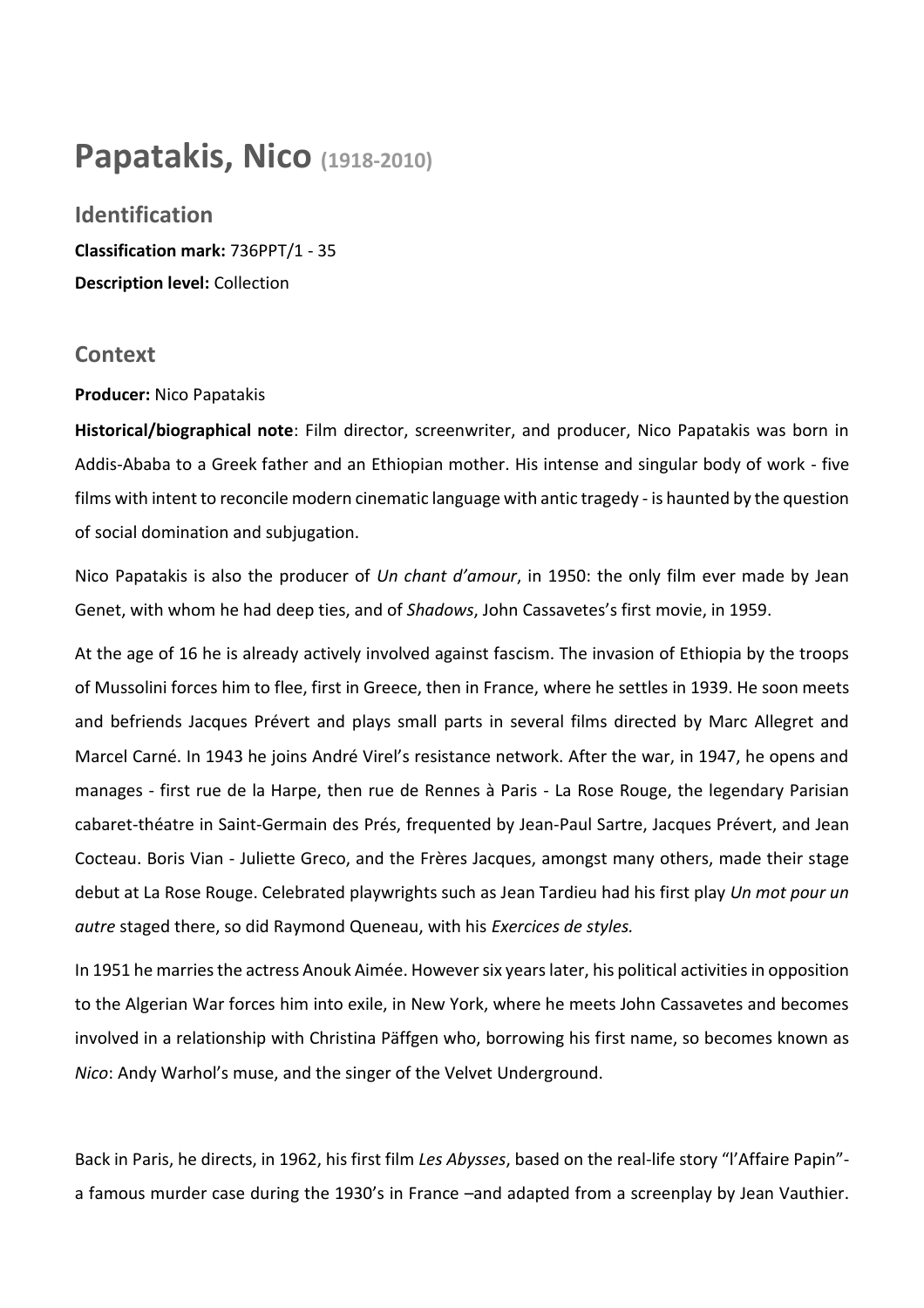When the film causing a resounding scandal gets removed from the initial program of the French selection of the 1963 Cannes Film Festival, Jean-Paul Sartre, Simone de Beauvoir, André Breton, Jean Genet et Jacques Prévert take a public stand in defending the film in the newspaper *Le Monde*.

In 1967, under the regime of the Colonels, he clandestinely films in Greece his second long feature: *Les Pâtres du désordre*. Set in a Greek village under the military dictatorship, the lead role is played by his new wife, Olga Karlatos.

His third film, *Gloria Mundi* (1975) - from which he made a second version released in 2005 - deals with the question of torture during the Algerian War and, as such, is violently attacked by former members of the O.A.S: two bomb attempts are deployed in the theater where the film is screened.

In 1986, he directs *La Photo*, on the theme question of immigration and exile, and for which he receives an award at the Thessaloniki International Film Festival. In 1991, his second to last film *Les Equilibristes*, with Michel Piccoli in the rôle of Jean Genet, is screened at the Venice Mostra.

Besides being the author of several unpublished screenplays, he wrote and published, in 2003, a revealing autobiographical novel with regard to his origins and his life: "*Tous les désespoirs sont permis*" (©Librairie Arthème Fayard).

He passed away on the 17th December 2010, at his home, in Paris.

**Mode of creation:** Collection entrusted to IMEC by Nico Papatakis's daughter, Manuela Papatakis, heir, beneficiary and legal representative of his estate.

#### **Contents**

**Analysis:** The Nico Papatakis archives comprise the manuscripts and typescripts of his autobiographical writings, his screenplays (whether already filmed or not produced), as well as files for each of his films (directed and/or produced). These files contain synopses, shooting schedules, rehearsing documents, contracts, promotional materials, photographs, press kits, as well as essential professional correspondence. Finally, some biographic files preserve elements of his political, artistic and intellectual activities.

**Augmentation:** the collection is closed.

**Conditions of access and use** 

**Access**: the donor or right holder grant transmission after authorization.

**Notes on transmission:** the correspondence and some unpublished documents are transmissible only after specific authorization from the donor or right holder.

**Language:** French/English/ Modern Greek.